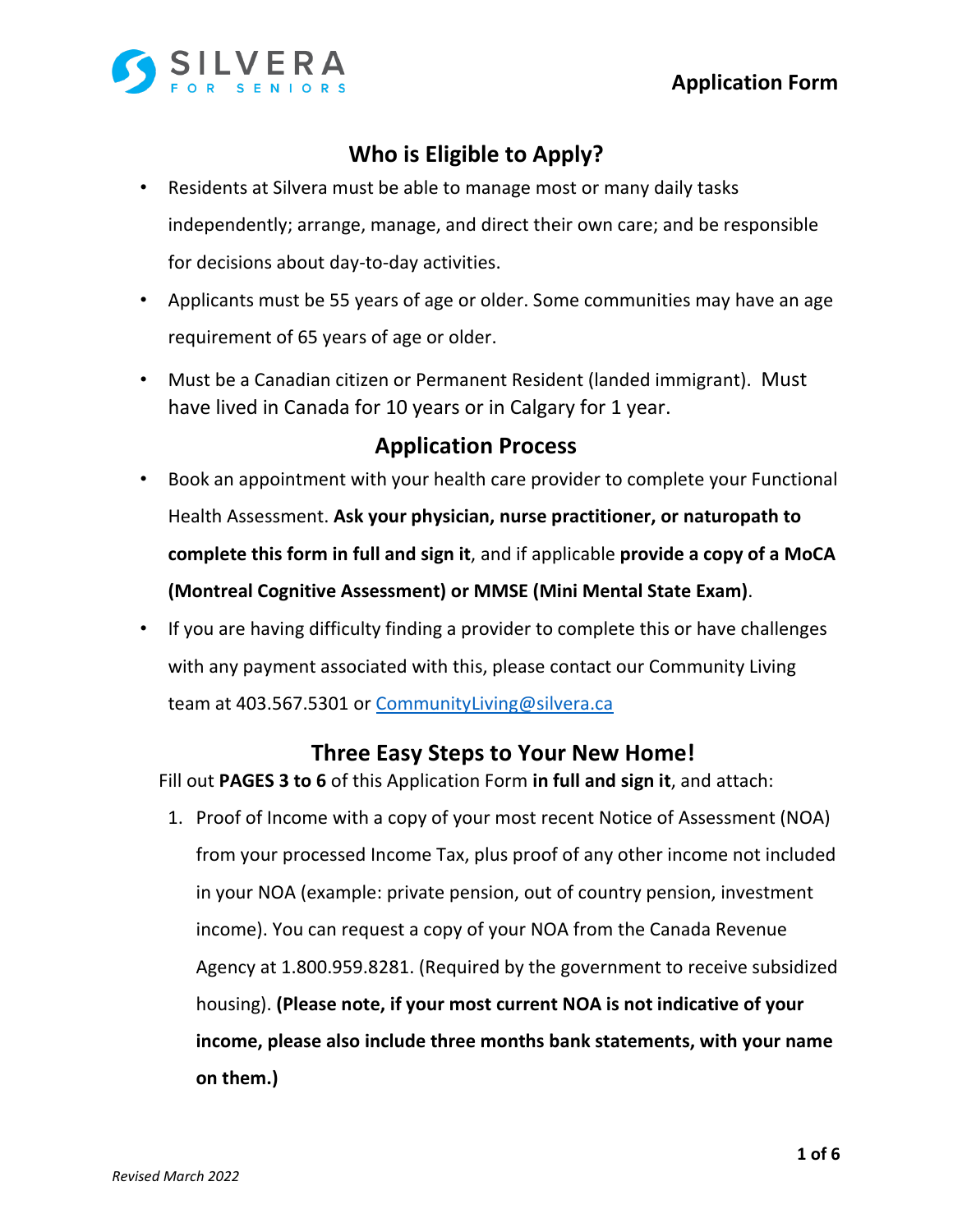

2. Functional Assessment filled out and signed by your Health Care Provider and yourself. **Only a physician, nurse practitioner or a naturopath (ND) can fill out the Functional Health Assessment.**

Submit: All documents can be emailed to CommunityLiving@silvera.ca; faxed to 403.276.9152 or mailed to Silvera for Seniors, 804, 7015 Macleod Trail SW, Calgary, AB T2H 2K6.

3. Next Steps: A Community Living Coordinator will have a conversation with you to fully understand your situation and needs, then help guide you towards the right new home for you. When a suite is available, they will arrange a tour of the community and a Meet & Greet with the Silvera team.

Take a virtual tour:

- a. Visit our website at www.silvera.ca
- b. Click on Our communities
- c. Choose a community location to view and click the virtual tour link/photos.

This application contains your personal information, which is being collected under the authority of the Alberta Housing Act to be used determine eligibility of applicants, need and allocation within Silvera's housing programs. Collected personal information is protected from unauthorized access, collection, use and disclosure in accordance with Alberta privacy legislation and can be reviewed or corrected upon request.

Questions regarding the collection of personal information can be directed to: FOIP Coordinator – Silvera for Seniors Phone: 403.276.5541 / Fax: 403.276.9152 / email: contact@silvera.ca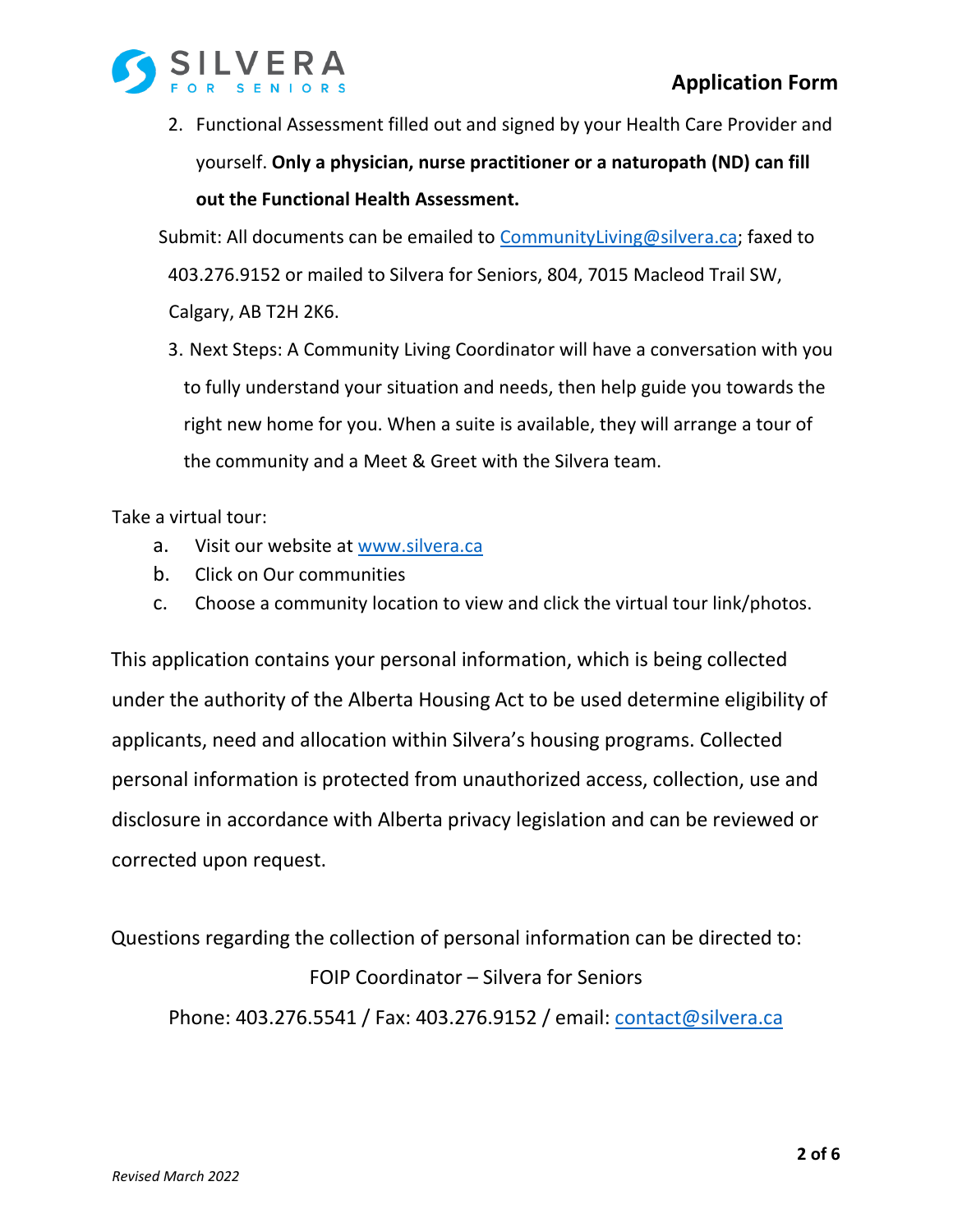

| <b>APPLICANT CONTACT INFORMATION</b>                                                                                                                                               |                                   |                       |                           |  |
|------------------------------------------------------------------------------------------------------------------------------------------------------------------------------------|-----------------------------------|-----------------------|---------------------------|--|
| Last Name:                                                                                                                                                                         | <b>First Name:</b>                |                       | <b>Middle Name:</b>       |  |
| Also known as:                                                                                                                                                                     | Date of birth:                    |                       | Age:                      |  |
| <b>Current Address:</b>                                                                                                                                                            |                                   |                       |                           |  |
| City:                                                                                                                                                                              | Province:                         |                       | Postal Code:              |  |
| Email:                                                                                                                                                                             |                                   | Phone#:               |                           |  |
| <b>CO-APPLICANT CONTACT INFORMATION</b>                                                                                                                                            |                                   |                       |                           |  |
| (for double accommodation in the same unit)                                                                                                                                        |                                   |                       |                           |  |
| Last Name:                                                                                                                                                                         | <b>First Name:</b>                |                       | <b>Middle Name:</b>       |  |
| Also known as:                                                                                                                                                                     | Date of birth:                    |                       | Age:                      |  |
| Please note: a SEPARATE APPLICATION must be submitted for EACH APPLICANT.                                                                                                          |                                   |                       |                           |  |
| <b>APPOINTEE INFORMATION (if applicable)</b>                                                                                                                                       |                                   |                       |                           |  |
| $\Box$ Power of Attorney                                                                                                                                                           | <b>Enduring Power of Attorney</b> |                       |                           |  |
| $\Box$ Legal Guardian                                                                                                                                                              |                                   | $\Box$ Public Trustee | $\Box$ Personal Directive |  |
| ( $\Box$ not enacted / $\Box$ enacted)<br>If you check any of the boxes above, we may need additional information.                                                                 |                                   |                       |                           |  |
| <b>WHAT IS YOUR CURRENT LIVING SITUATION</b>                                                                                                                                       |                                   |                       |                           |  |
| $\Box$ Hospital $\Box$ Family/Friends<br>$\Box$ Shelter<br>$\Box$ Homeless<br>$\Box$ Rent<br>$\square$ Own                                                                         |                                   |                       |                           |  |
| If there are any particular communities you are interested in please list: (These will be<br>subject to availability and income requirements. We will do our best to accommodate.) |                                   |                       |                           |  |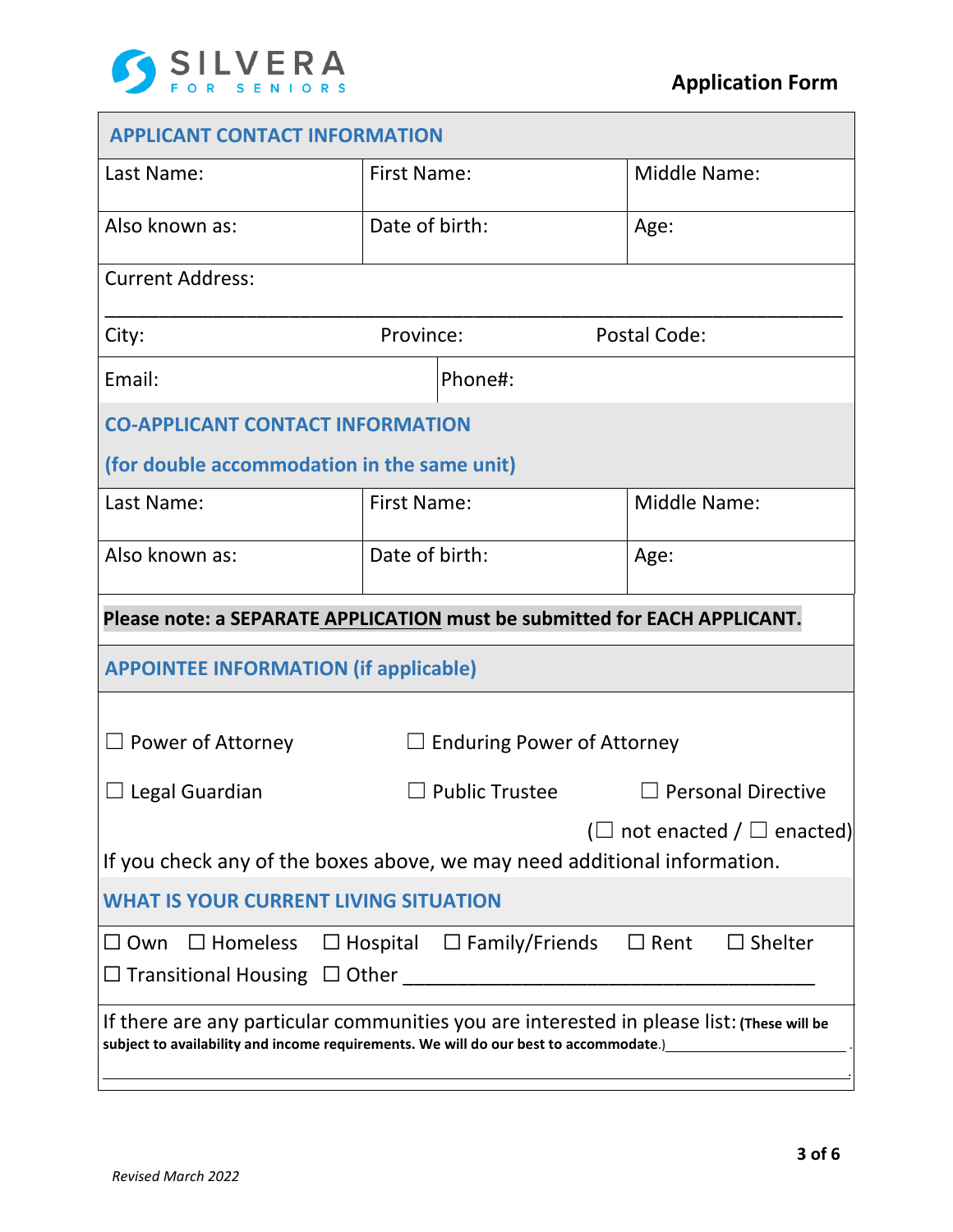

|                                                                                                     | If someone is helping you with this application OR if you give Permission to Silvera |  |  |  |
|-----------------------------------------------------------------------------------------------------|--------------------------------------------------------------------------------------|--|--|--|
| to contact or discuss your Application with the mentioned person(s), please                         |                                                                                      |  |  |  |
| complete this section                                                                               |                                                                                      |  |  |  |
| <b>Option 1 (If applicable)</b>                                                                     |                                                                                      |  |  |  |
| Name:                                                                                               | Relationship:                                                                        |  |  |  |
|                                                                                                     |                                                                                      |  |  |  |
| <b>Current Address:</b>                                                                             |                                                                                      |  |  |  |
| Email:                                                                                              | Phone #:                                                                             |  |  |  |
|                                                                                                     |                                                                                      |  |  |  |
| Permission to contact or discuss your information: $\Box$ Yes $\Box$ No                             |                                                                                      |  |  |  |
| Signature of Applicant: PLEASE SIGN BELOW                                                           |                                                                                      |  |  |  |
| X                                                                                                   |                                                                                      |  |  |  |
| * Applicant must sign here for Silvera to discuss this application with the person named above. *   |                                                                                      |  |  |  |
| <b>Option 2 (If applicable)</b>                                                                     |                                                                                      |  |  |  |
| Name:                                                                                               | Relationship:                                                                        |  |  |  |
| <b>Current Address:</b>                                                                             |                                                                                      |  |  |  |
|                                                                                                     |                                                                                      |  |  |  |
| Email:                                                                                              | Phone #:                                                                             |  |  |  |
| Permission to contact or discuss your information: $\Box$ Yes $\Box$ No                             |                                                                                      |  |  |  |
| Signature of Applicant: PLEASE SIGN BELOW                                                           |                                                                                      |  |  |  |
| X                                                                                                   |                                                                                      |  |  |  |
| * Applicant must sign here for Silvera to discuss this application with the person named above. $*$ |                                                                                      |  |  |  |
| Do you have a Pet? $\Box$ Yes $\Box$ No                                                             |                                                                                      |  |  |  |
| Do you smoke? $\Box$ Yes $\Box$ No                                                                  |                                                                                      |  |  |  |
|                                                                                                     |                                                                                      |  |  |  |
|                                                                                                     |                                                                                      |  |  |  |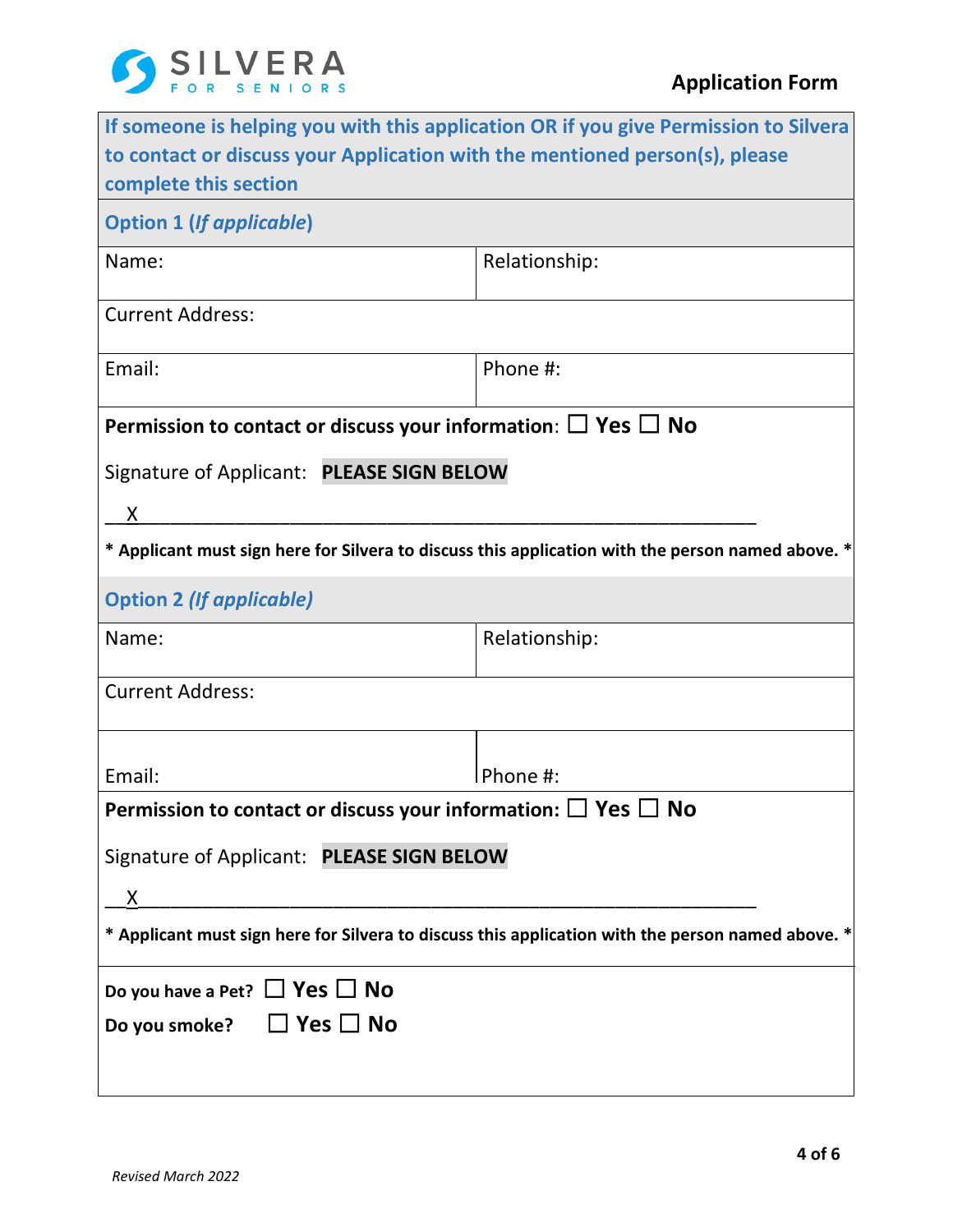

| <b>CITIZENSHIP &amp; MIGRANT STATUS</b>                                                                                                                                                                                                                                                                                                                  |                              |  |  |  |
|----------------------------------------------------------------------------------------------------------------------------------------------------------------------------------------------------------------------------------------------------------------------------------------------------------------------------------------------------------|------------------------------|--|--|--|
| What is your current citizenship and immigration status?<br>$\Box$ Canadian citizen $\Box$ Permanent Resident (Landed immigrant)<br>$\Box$ Other:<br><u> 1980 - Jan James James, politik eta idazleari (</u>                                                                                                                                             |                              |  |  |  |
| <b>GENERAL INFORMATION</b>                                                                                                                                                                                                                                                                                                                               |                              |  |  |  |
| What is your primary language?                                                                                                                                                                                                                                                                                                                           |                              |  |  |  |
| $\Box$ English $\Box$ French $\Box$ American Sign Language $\Box$ Arabic $\Box$ Cantonese<br>$\Box$ Hindi $\Box$ Mandarin $\Box$ Spanish $\Box$ Tagalog $\Box$ Vietnamese                                                                                                                                                                                |                              |  |  |  |
|                                                                                                                                                                                                                                                                                                                                                          |                              |  |  |  |
| Is an interpreter required? $\Box$ Yes $\Box$ No                                                                                                                                                                                                                                                                                                         |                              |  |  |  |
| If yes, do you have access to an interpreter? $\Box$ Yes $\Box$ No                                                                                                                                                                                                                                                                                       |                              |  |  |  |
| Have you ever lived at Silvera? $\square$ Yes $\square$ No                                                                                                                                                                                                                                                                                               |                              |  |  |  |
| SUPPORTS NEEDED/WANTED (please mark with an "X")                                                                                                                                                                                                                                                                                                         |                              |  |  |  |
| $\Box$ Affordable Housing                                                                                                                                                                                                                                                                                                                                | $\Box$ Housekeeping Services |  |  |  |
| D Meals<br>$\Box$ 24/7 non-medical staff                                                                                                                                                                                                                                                                                                                 |                              |  |  |  |
| $\Box$ Social, educational and recreational $\Box$ Community of Seniors<br>programs                                                                                                                                                                                                                                                                      |                              |  |  |  |
| <b>INCOME</b>                                                                                                                                                                                                                                                                                                                                            |                              |  |  |  |
| Annual Income from Line 15000 of most recent Notice of Assessment (NOA)                                                                                                                                                                                                                                                                                  |                              |  |  |  |
| \$_                                                                                                                                                                                                                                                                                                                                                      |                              |  |  |  |
| Please attach your most recent Notice of Assessment (NOA) and proof of any other income not<br>included in your Notice of Assessment (example: private pension, out of country pension,<br>investment income). * If your most current NOA is not indicative of your income, please<br>also include three months bank statements, with your name on them. |                              |  |  |  |
|                                                                                                                                                                                                                                                                                                                                                          |                              |  |  |  |